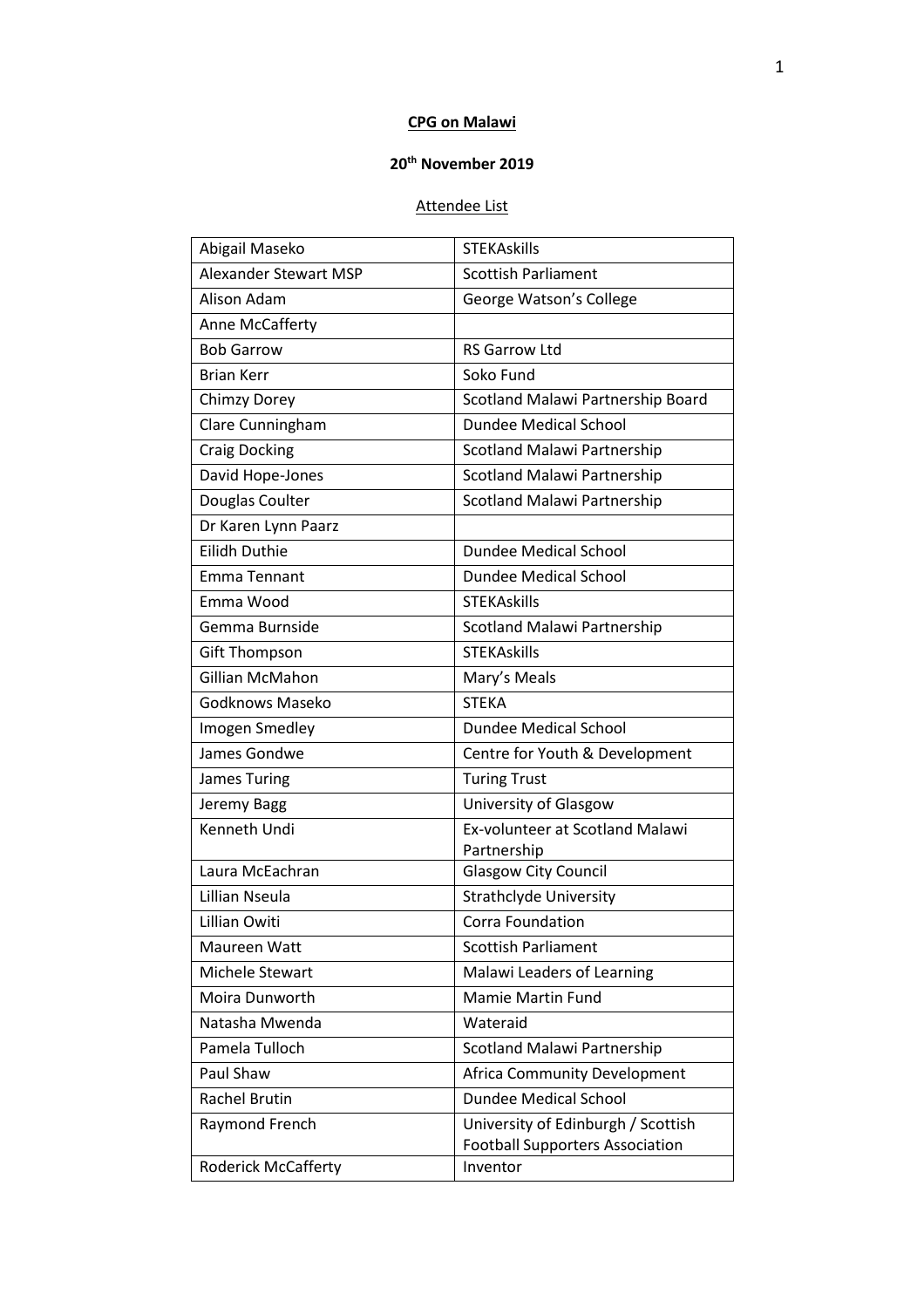| Rosa Bock                 | Dundee Medical School              |
|---------------------------|------------------------------------|
| Sally Rae                 | George Watson's College            |
| Samuel Donnelly           | Dundee Medical School              |
| Sharon Hayward            | Malawi Leaders of Learning         |
| Simon Kaack               |                                    |
| <b>Stuart Brown</b>       | <b>Scotland Malawi Partnership</b> |
| <b>Vivienne Armstrong</b> | Malawi Leaders of Learning         |
| Yankho Mataya             | WaterAid                           |

#### **Minutes**

**Alexander Stewart MSP (AS)** welcomed speakers and thanked attendees for coming to the CPG on Malawi. The theme of the evening was **schools and education**. The Minutes of the previous CPG from 11th September 2019 were introduced, were proposed by **Dr Alasdair Allan MSP** and seconded by **Lillian Owiti**. It was noted that the size of the font had been increased due to previous concerns about legibility, whilst still being conscious of the environment. Apologies were given for **Elaine Smith MSP**, who was unable to attend the previous CPG but is willing to continue in the position of Vice Co-Convenor. The date of the next CPG on Malawi was announced at 19<sup>th</sup> February 2020.

#### *STEKA & STEKA Skills - Godknows Maseko & Emma Wood*

AS introduced **Godknows Maseko (GM), founder of [STEKA](https://stekakids.com/)**, and **Emma Wood (EW), Chair of [STEKAskills](https://www.stekaskills.com/)**. GM shared the story of his early life in Malawi, born to a single mother before leaving home and living on the streets of Blantyre for three years. After returning home to his mother and completing secondary school, he pursued an opportunity in South Africa, where he found himself the victim of human traffickers. After escaping this life, GM wished to rescue children from similar situations, so he and his wife Helen created STEKA in Blantyre, Malawi in 2007. STEKA **provides a home for children who were previously trafficked, abandoned or orphaned**. GM stressed that STEKA is **not an orphanage**, but rather a **loving family environment**. He partnered with EW, who had an interest in school trips from Scotland to Malawi. They both shared concerns about how many volunteer trips can reinforce aid-framed agendas. The volunteer should not be seen as the active agent in positive social change, as this normalises the idea of 'developed' and 'undeveloped' countries, and that the local community cannot affect these changes on their own. Together, GM and EW created STEKAskills to **connect young Scots with young Malawians**, so that they can work together and motivate each other in a way that impacts genuinely positive change. Part of how they achieve this is through their **Brave Space**, a dialogue group where young people can share their thoughts in a mutually respectful environment. Their work benefits young Malawians, as they feel respected and can earn income on their own, instead of relying on donations. Young Scots can learn from people with different life experiences, how to foster community spirit and appreciate the true impact of climate change. EW wishes to help other NGO's learn this approach.

Q: What is the vision for STEKA's future 15 years from now?

A: GM hopes to develop and sustain the **STEKA Centre for Vocational Skills and Community Enterprise**. This will help young people to find outlets when they grow up, such as work or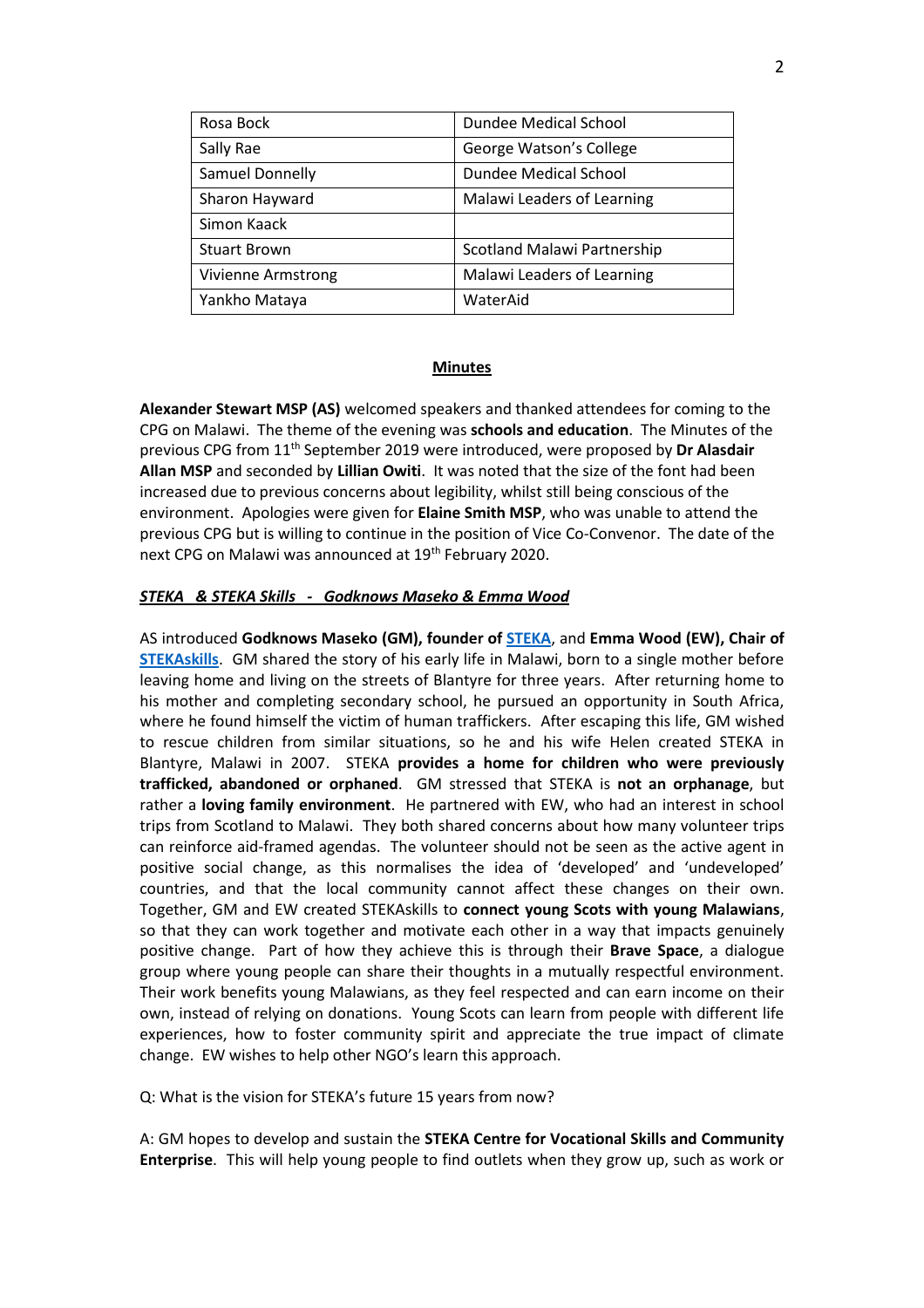further education, and secure sustainable futures. He also wants to **prepare parents and caregivers** on what to expect, to reduce the risk of children finding themselves alone.

Q: What support is there for those with psychological issues?

A: GM believes that parental love and support is the first step, and this will have positive psychosocial effects. EW added that GM has psychosocial training.

Q: What happened in the Brave Space, and were the Malawians surprised by the experience of the Scots?

A: EW referred this question to **Gift Thompson** and **Abigail Maseko**, two young Malawians who are closely involved with STEKAskills. Gift answered that all participants were able to **act as equals**, in a way that was mutually beneficial for everyone. A short video was then played which featured Malawians and Scots discussing their experiences with STEKAskills.

#### Further comments:

A representative of George Watson's College commented that taking part in the STEKA Dialogue groups was the highlight of their pupils' visit to Malawi and gave the young people confidence in knowing how to engage with other Malawians during their trip.

#### *Mary's Meals - Gillian McMahon*

AS introduced **Gillian McMahon (GM), Director of Supporter Engagement and Income at [Mary's Meals](https://www.marysmeals.org.uk/)**. GM outlined the history of Mary's Meals and their vision that every child receives **one daily meal in their place of education**, and that all those who have more than they need share this with those who lack even the most basic things. The currently work in 18 different countries, with affiliates in 15. Their largest programme is in Malawi. They currently work with 37 schools in Malawi as equal partners, providing the food and entrusting the implementation to volunteers. Where possible, **locally-grown food** is used and they do seek to **minimise environmental impact**. They have collaborated with Wateraid to help them with this. Mary's Meals makes a long-term commitment in the countries where it works, and always **prioritises the needs of the children**. After assessing their impact over the last 5 years, they have found that hunger has decreased while school enrolments have increased. Children were found to be much happier, and both children and parents suffer less anxiety due to hunger. A short video was then played, which followed the journey of Veronica, a young Malawian who was one of the first children to receive Mary's Meals. The programme helped her to maintain her school life, and eventually went on to graduate university in Malawi with a bachelor's degree in Education (Business Studied).

Q: Would Mary's Meals extend their programme to secondary schools, with an emphasis on rural areas?

A: GM advised that this is under consideration, but the main aim is currently to provide support in areas with the most need. While there are certainly needs in these areas, these needs are **different and more complex** than what they currently handle.

Q: What is being done to improve school attendance?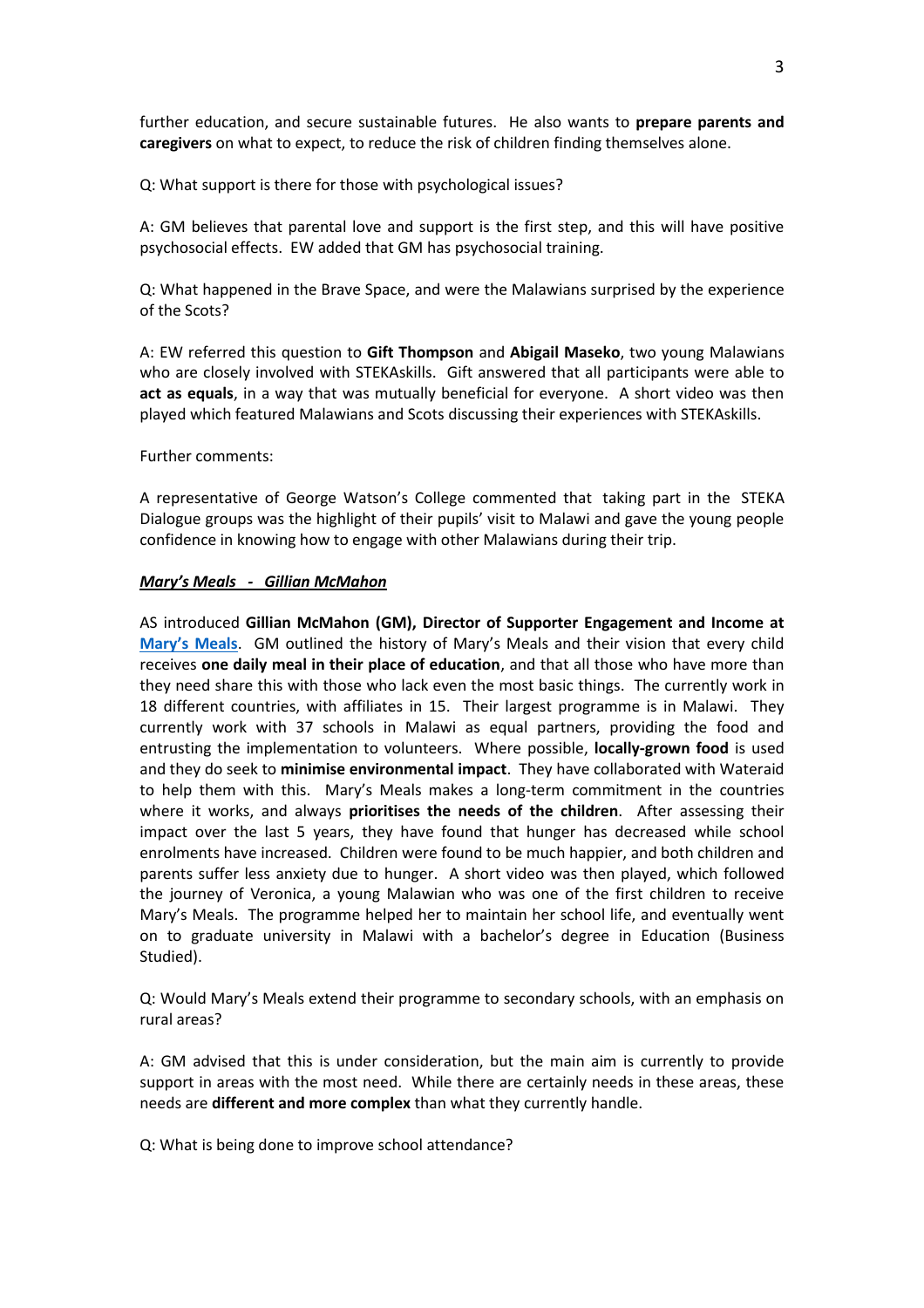A: GM agreed that this is an important issue, but more **government lobbying** is required to help with this.

Q: Does Mary's Meals receive sponsorship from major companies?

A: GM answered that they do have partners, but this is not currently a major focus.

Q: How can similar organisations help?

A: GM recommended their school sponsorship programme.

### *WaterAid - Natasha Mwenda*

AS introduced **Natasha Mwenda (NM), Malawi-based Project Manager of [WaterAid's](https://www.wateraid.org/uk/) Scottish Government-funded project [Deliver Life](https://washmatters.wateraid.org/blog/no-longer-business-as-usual-deliver-life-project)**. NM outlined the project's aims to **improve health outcomes for women, adolescent girls and children under five** in low income rural and peri-urban areas of Malawi. They aim to do this by increasing access to sustainable water supply, improved sanitation and promotion of essential hygiene behaviours in their communities, healthcare facilities and early childhood development centres. They achieve this through capacity building in these areas and installation of their solar-powered water supply systems. They have so far given 4,677 men, women and children access to safe water, are working on 2 additional water supply systems and 11 boreholes and continue to promote [WASH](https://washmatters.wateraid.org/) principles and build capacity. Their work has helped **empower women and girls** by making them more aware of their maternal, neonatal and child health rights. As water and hygiene are not prioritised financially, Wateraid works with the government to improve awareness and funding in these areas. They have used findings from the 2019/2020 national budget to lobby for increased funding in early childhood development. NM discussed some of the challenges they face, which include staff turnover, currency exchange, political instability and the aftermath of Cyclone Idai. She then closed with the information that **Deliver Life 2** was on track to achieve all key milestones set for the year and end of the project.

Q: Is ground water suffering because of climate change?

A: NM agreed that this was the case, and mentioned the use of **hydrological surveys** for finding areas where solar energy could effectively harvest water. She also stressed the importance of finding ways to mitigate climate change.

Q: Can more be done to harvest rainwater?

A: NM talked about how the water supply structures are community-based and there is a limit to their effectiveness. Rainfall in Malawi starts in November and ends in February/March, so there is a very **limited space of time to harvest rainwater** and this is not sustainable year round. Conversations are still ongoing in this regard, and solutions have not yet been found.

Q: Is Wateraid involved with the Water Process Act?

A: NM talked about Wateraid's involvement with government, and noted that this is a politically delicate issue. They are looking at **borehole drilling standardisation** and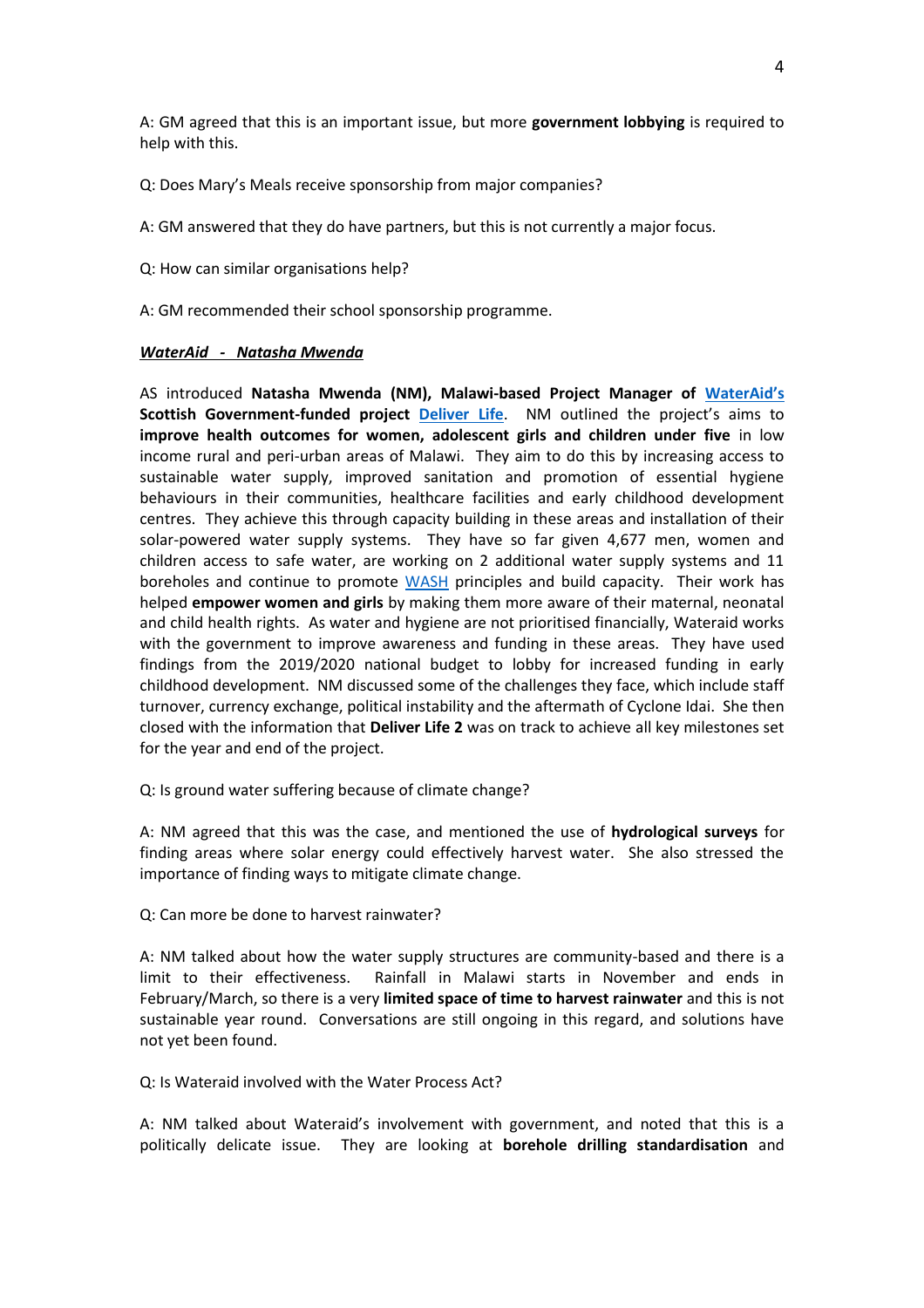**challenging existing models** of water service supply. They are engaging with **Strathclyde** [University](https://www.strath.ac.uk/) for assistance with this.

### *Centre for Youth & Development (CYD) - James Gondwe*

AS introduced **James Gondwe (JG), Malawi-based founder and Executive Director of the [Centre for Youth and Development](http://www.cydmalawi.org/) (CYD)**. CYD is an implementing partner for the **[Turing](https://turingtrust.co.uk/)  [Trust](https://turingtrust.co.uk/)**, who support education in Malawi by **reusing computers and improving teacher training using ICT**. JG discussed how computer studies were only introduced to Malawian schools in 2005 and, while there is a need for young people to learn computer skills, **adequate hardware is first required** in schools. He then told the story of Sydney Chiumia, whose school was one of the early beneficiaries of CYD. Sydney first interacted with a computer in 2017, but was immediately interested and eager to learn more. He is now studying Computer Systems and Security at the [Malawi University of Science and](https://www.must.ac.mw/)  [Technology.](https://www.must.ac.mw/) JG then showed four more examples of students who have graduated from CYD's target schools and are now **studying various ICT courses in Malawian universities**. The computers are sourced and prepared by the Turing Trust, and then shipped to Malawi. The aim is to provide 20 computers to every school that CYD works with. So far, **1200 computers have been installed across 47 partner schools**. Teachers are provided training with not only the hardware, but the educational software that CYD also provide. They operate a continuous model, so technicians will be available throughout the year to fix or replace any broken computers. JG mentioned the benefits of grants and donations from the Scottish Government, and his vision to **install computers in every school in Malawi**. CYD is currently expanding to the Central Region, with hopes of also expanding to the Southern Region, though more support is required for the latter. In closing, JG expressed his desire to eventually install 25,000 computers.

Q: What is the situation in Malawi regarding access to high speed internet?

A: Internet access is an issue in Malawi, but **all CYD computers are offline**, so this is not a problem for them. All computers are supplied to schools with **pre-installed software** to aid learning.

Q: Have computers with rechargeable batteries been considered?

A: This would be beneficial, but the resources required would increase the cost per unit x30. This is **cost prohibitive at the present time**.

Q: What have been the benefits of working with the Malawi Scotland Partnership?

A: JG talked positively of the **opportunities offered by MaSP**, such as regional meetings that allow the sharing of experiences with peers, training, advocacy and advice on financial management.

Q: Could old television sets be recycled as computer monitors?

A: JG said this was a complicated technical question, but was happy to discuss during the networking session.

Further comments: